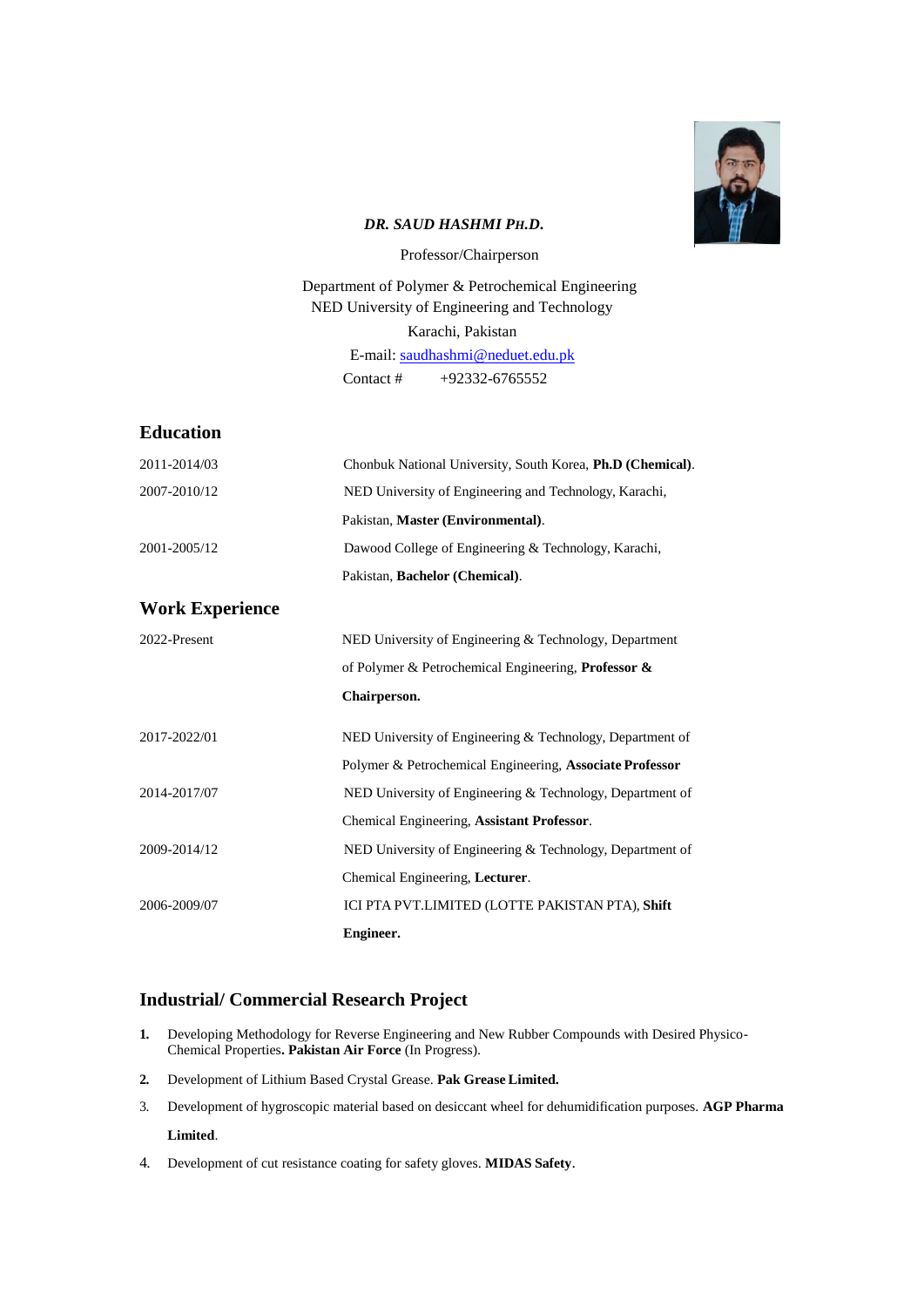# **Publications**

#### **International Journal Papers/ SCI Publication**

- 1) M Moral-Zamorano, I Quijada-Garrido, V San-Miguel, B Serrano, Saud Hashmi, "Concentration Effect [over Thermoresponse Derived from Organometallic Compounds of Functionalized Poly \(N](https://scholar.google.com.pk/citations?view_op=view_citation&hl=en&user=jkY6djgAAAAJ&sortby=pubdate&citation_for_view=jkY6djgAAAAJ:ZeXyd9-uunAC)[isopropylacrylamide-co-dopamine Methacrylamide\),](https://scholar.google.com.pk/citations?view_op=view_citation&hl=en&user=jkY6djgAAAAJ&sortby=pubdate&citation_for_view=jkY6djgAAAAJ:ZeXyd9-uunAC) Polymers 13 (22), 3921 Jan 2022. **IF 4.2**
- 2) **S Hashmi**, A Mushtaq, R Ahmed, RM Khan, ZU Ali, "Synthesis and Application of Hydrogels for Oil-Water Separation", Iranian Journal of Chemistry and Chemical Engineering (IJCCE) Feb 2022. **IF 0.8**
- 3) FJ Stadler, S Cui, S Hashmi, S Handschuh-Wang, W Li, S Wang, ZC Yan, "Multiple interval thixotropic [test \(miTT\)—an advanced tool for the rheological characterization of emulsions and other colloidal](https://scholar.google.com.pk/citations?view_op=view_citation&hl=en&user=jkY6djgAAAAJ&sortby=pubdate&citation_for_view=jkY6djgAAAAJ:hC7cP41nSMkC)  [systems‖](https://scholar.google.com.pk/citations?view_op=view_citation&hl=en&user=jkY6djgAAAAJ&sortby=pubdate&citation_for_view=jkY6djgAAAAJ:hC7cP41nSMkC), Rheologica Acta, 1-14. Feb 2022. **IF 2.2**
- 4) **Saud Hashmi**, S Nadeem, A García-Peñas, R Ahmed, A Zahoor, "Study the Effects of Supramolecular Interaction on Diffusion Kinetics in Hybrid Hydrogels of Zwitterionic Polymers and CNTs", Macromolecular Chemistry and Physics, 2100348, Jan 2022. **IF:3.2**
- 5) SM Lalji, SI Ali, R Ahmed, S Hashmi, ZUH Awan, "Comparative performance analysis of different [swelling kinetic models for the evaluation of shale swelling,](https://scholar.google.com.pk/citations?view_op=view_citation&hl=en&user=jkY6djgAAAAJ&sortby=pubdate&citation_for_view=jkY6djgAAAAJ:IWHjjKOFINEC) ournal of Petroleum Exploration and Production Technology, 1-13 Dec 2021. **IF 2.5**
- 6) Sajid Muhbat, Muhammad Tufail, Saud Hashmi, "Production of Diesel-like Fuel by Co-Pyrolysis of Waste Lubricating Oil and Waste Cooking Oil", Biomass Conversion and Biorefinery accepted 5 May 2021. IF: **2.602.**
- 7) Awan Zahoor, Raza Faizan, Khaled Elsaid, **Saud Hashmi**, Faaz Ahmed Butt, Zafar Khan Ghouri, ―Synthesis and experimental investigation of δ-MnO2/N-rGO nanocomposite for Li-O2 batteries applications‖, Chemical Engineering Journal Advances [Volume 7,](https://www.sciencedirect.com/science/journal/26668211/7/supp/C) 15 August 2021, 100115.
- 8) Zahoor Hussein Awan, Bilal Kazmi, Hashmi Saud, Faizan Raza, Sahzeb Hasan, Farzana Yasmin, "Process System Engineering (PSE) Analysis on Process and Optimization of the Isomerization Process", Iran. J. Chem. Chem. Eng. Research Article Vol 40 (1) 2021 **I.F: 1.01**.
- 9) Awan Zahoor, Zafar Khan Ghouri, **Saud Hashmi**, Faizan Raza, Shagufta Ishtiaque, Saad Nadeem, Inayat Ullah, and Kee Suk Nahm,"Electrocatalysts for the Lithium air batteries: Current status and the challenges". ACS Sustainable Chemistry & Engineering 7 (17), 14288-14320 2019 **I.F: 6.2**.
- 10) Hashmi S, Saad Nadeem, Awan Zahoor, Adeel ur Rehman, Ahsen Abdul Ghani "Synthesis, Applications and Swelling Properties of Poly (Sodium Acrylate-Coacrylamide) Based Superabsorbent Hydrogels" Journal of the Chemical Society of Pakistan 41 (4), 668-678 October 2019 **I.F: 0.28**.
- 11) [Syed Kazmi,](http://www.ijcce.ac.ir/?_action=article&au=200918&_au=syed++kazmi) [Zahoor Awan](http://www.ijcce.ac.ir/?_action=article&au=200931&_au=zahoor++awan), [Saud Hashmi](http://www.ijcce.ac.ir/?_action=article&au=143948&_au=Saud++Hashmi) "Simulation Study of Ionic Liquid Utilization for Desulfurization of Model Gasoline" Iranian Journal of Chemistry and Chemical Engineering (IJCCE) 38 (4), 209-221 July 2019 **I.F: 1.01.**
- 12) Hashmi S, Awan Zahoor, Zafar Khan Ghouri "Thermo-Rheological Complexity of Novel Branch Polyethylene Synthesized by High Performance Bulky -Diimine Nickel (II) Catalysts", Materials Focus 7 (4), 573-581, August 1, 2018.
- 13) Bilal Kazmi, Awan Zahoor, Hashmi S "Viability of Shale Gas and CO2 Removal using 1-Butyl-3-Methylimidazolium Tetrafluoroborate", International Journal of Innovative Science and Research Technology, Volume 3, Issue 5, May – 2018
- 14) Bilal Kazmi, Awan Zahoor, **Hashmi S**, Zafar Khan Ghouri "Desulfurization of the dibenzothiophene (DBT) by using imidazolium-based ionic liquids(Ils)" Materials Physics and Chemistry April-(2018) Volume 2.
- 15) Zahoor Awan , Zafar Khan Ghouri , **Hashmi S** "Influence of Ag nanoparticles on state of the art MnO2 nanorods performance as an electrocatalyst for lithium air batterie" Hydrogen Energy, Volume 43, Issue 5, 1 February (2018), Pages 2930-2942. **IF:3.5**
- 16) Mohammad Vatankhah-Varnoosfaderani, Hashmi S, Florian J. Stadler, Amin GhavamiNejad "Musselinspired 3D networks with stiff-irreversible or soft-reversible characteristics - It's all a matter of solvent" Polymer Testing, Volume 62, Pages 96-101, June 2017 IF: **2.24**.
- 17) Stadler FJ, **Hashmi S**, GhavamiNejad A, Vatankhah-Varnoosfaderani M , " Rheology of dopamine containing polymers ", ANNUAL TRANSACTIONS OF THE NORDIC RHEOLOGY SOCIETY, VOL. 25, 2017.
- 18) Hashmi S, GhavamiNejad A, , Mohammad Vatankhah-Varnoosfaderani, Florian J. Stadler "Effect of H2O and reduced graphene oxide on the structure and rheology of self-healing, stimuli responsive catecholic gels" Rheologica Acta, Volume 55, Issue 2, pp 163–176, February 2016 **IF: 1.8**
- 19) Mohammad Vatankhah-Varnoosfaderani,Amin GhavamiNejad,Hashmi S,Florian J. Stadler "Hydrogen Bonding in Aprotic Solvents, a New Strategy for Gelation of Bioinspired Catecholic Copolymers with N – Isopropylamide‖,Macromolecular Rapid Communication, Volume 36, Issue 5, pages 447–452, March 2015 **IF: 4.6.**
- **20) Hashmi S**, Mohammad Vatankhah-Varnoosfaderani, Amin GhavamiNejad, Francis O. Obiweluozor,Bing Du,Florian J. Stadler," Self-associations and temperature dependence of aqueous solutions of zwitterionically modified N-isopropylacrylamide copolymers", Rheologica Acta, DOI 10.1007/s00397-015-0837-z,February 2015 **IF: 1.8.**
- 21) Hashmi S, GhavamiNejad A, Stadler FJ," Oscillations in modulus in solutions of graphene oxide and reduced graphene oxide with grafted poly-N-isopropylamide", Soft Matter, 2015,11, 1315-1325 IF: 4.2
- **22)** G. Gnana Kumar , **Hashmi S**, C. Karthikeyan, Amin GhavamiNejad, Mohammad Vatankhah-Varnoosfaderani, Florian J. Stadler, "Carbonaceous nanocomposite hydrogels – versatile building blocks for microbial fuel cell applications",Macromolecular Rapid Communication,Volume 35, Issue 21, pages 1861– 1865, November 2014 **IF: 4.6**
- 23) GhavamiNejad A, Hashmi S, Mohammad Vatankhah-Varnoosfaderani, Florian J. Stadler," Network formation in graphene oxide composites with surface grafted PNIPAM chains in aqueous solution characterized by rheological experiments", Phys. Chem. Chem. Phys., 2014,16, 8675-8685. **IF: 3.8**